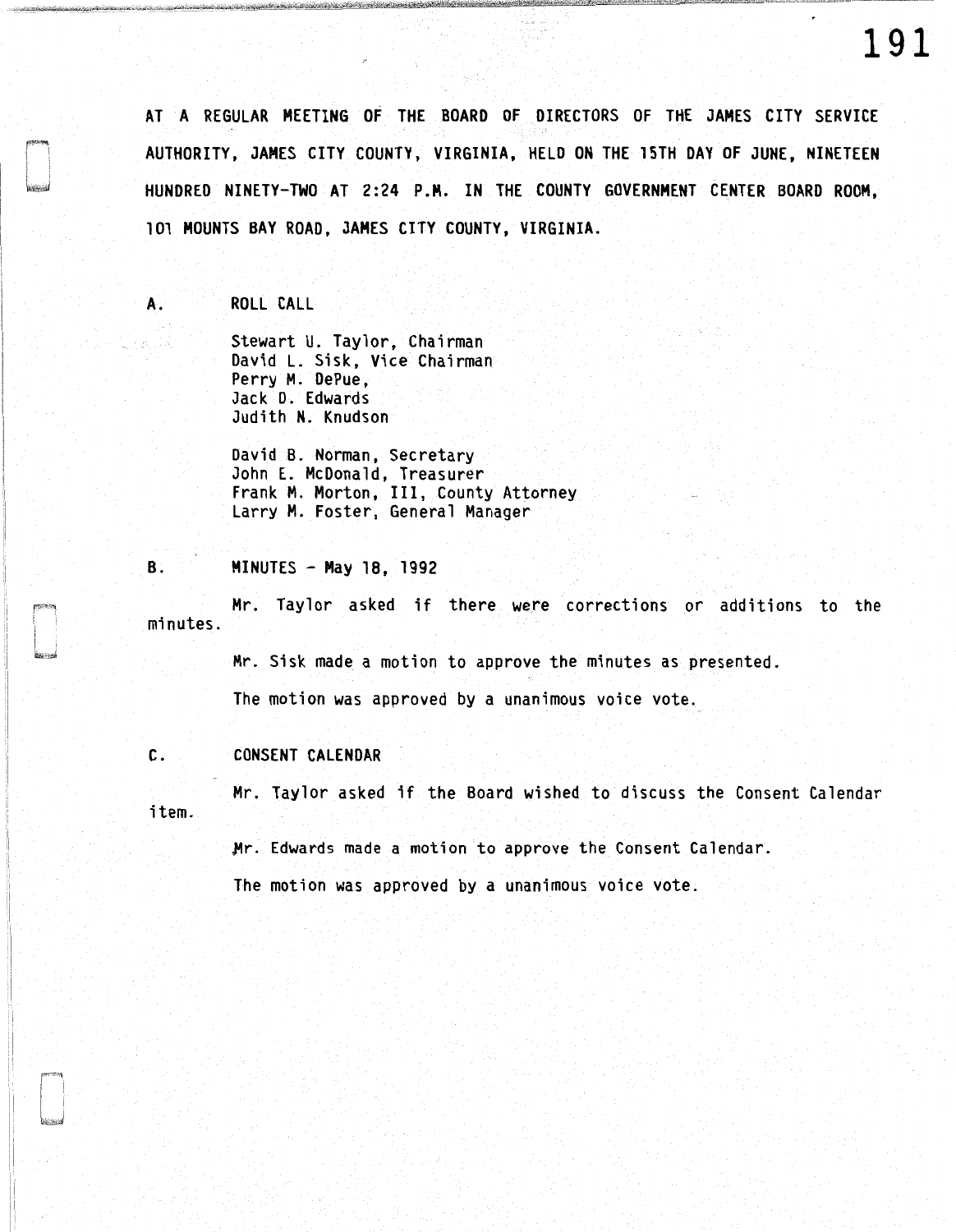# 1. Well Dedication - Glenwood Acres

#### **R E** S 0 L U T I **0 N**

II

#### WELL DEDICATION - GLENWOOD ACRES

- WHEREAS, the Commonwealth of Virginia, Department of Health, regulates the use of public water supply wells; and
- WHEREAS, Commonwealth regulations require the well lot to be dedicated for water supply use only, to prevent contamination; and
- WHEREAS, the James City Service Authority operates the Glenwood Acres water supply system as a public water supply system.
- NOW, THEREFORE, BE IT RESOLVED that the Board of'Directors of the James City Service Authority, James City County, Virginia, does hereby authorize and directs its Chairman and Secretary to execute the well dedication document for Glenwood Acres water supply system on behalf of the James City Service Authority.

## D. PUBLIC HEARING

1. Regulations Governing Utility Services

Mr. Larry M. Foster, General Manager, stated that approval was recommended for the proposed changes to the Regulations Governing Utility Services.

Mr. Taylor opened the public hearing, and as no one wished to speak, he closed the public hearing.

Mr. Edwards made a motion to approve the resolution.

The motion was approved by a unanimous voice vote.

# R E S 0 L U T I 0 N

•

000<br>1980<br>1980

(] . . .

> ri u<br>und

#### UTILITY POLICY CHANGES

- WHEREAS, the Board of Directors of the James City Service Authority have held a public hearing on certain proposed changes to the Regulations Governing Utility Service.
- NOW, THEREFORE, BE IT RESOLVED that the Board of Directors of the James City Service Authority, James City County, Virginia, hereby adopts the attached changes summarized below to be effective July 1, 1992.

**192** -2-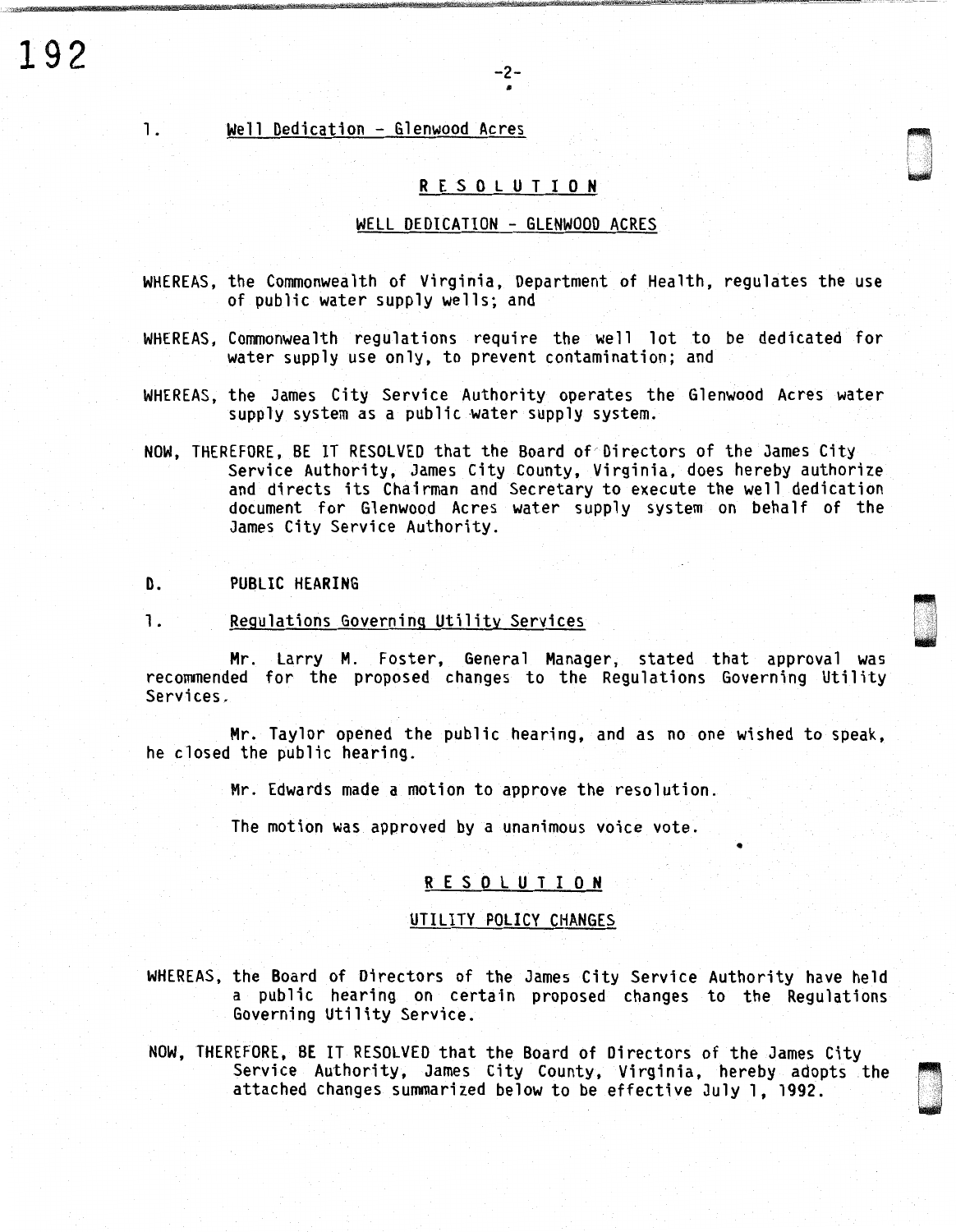- 1. Clarify that Authority requirements will endeavor to conform with policies of the Comprehensive Plan.
- 2. Amend the definition of adjacent to allow the construction of a two-family dwelling that is more than 300 feet from a public sewer line without connection to public sewer.
- 3. Change mobile home to manufactured home where applicable throughout regulation.
- 4. Clarify that where zoning, special use permit, or proffer conditions do not permit a connection to a sewer line that septic system or private domestic sewage system may be repaired or replaced.
- 5. Change Low-Income Payment Plan late payment fee from 10 percent to 5 percent.
- 6. Clarify that the Authority shall make requests for extra capacity in accordance with recommendations for improvements found in the County's Master Water and Sewer Plan.
- 7. Clarify that no payments shall be made to a developer by the Authority for facilities constructed and installed until formally approved by the Board of Directors.
- B. Add provision that interest on developer loans will be paid on the anniversary date and will reduce the balance due.
- 9. Clarify that prepaid facilities charges shall not obligate the Authority to provide service outside the Primary Service Area.
- 10. Delete requirement to obtain majority approval of the Authority's acquisition of a private owned water or wastewater system as not feasible to implement.
- 11. Change water and wastewater system facilities charge from a minimum of \$1, 500 to \$1, 000 with a fixture charge from \$100 to \$230 to a maximum of \$2,000 to \$2,150.
- 12. Clarify that system and local facilities charge shall be paid prior to issuance of a plumbing permit from Code Compliance.
- 13. Deletes provision for a waiver of Wastewater Local Facilities Charge for existing wastewater systems.
- 14. Provides correction to purpose of wastewater retail service charge.
- 15. Includes Summer Conservation Surcharge which was inadvertently omitted from last revision.

BE IT FURTHER RESOLVED, that the complete amendments be made part of this resolution.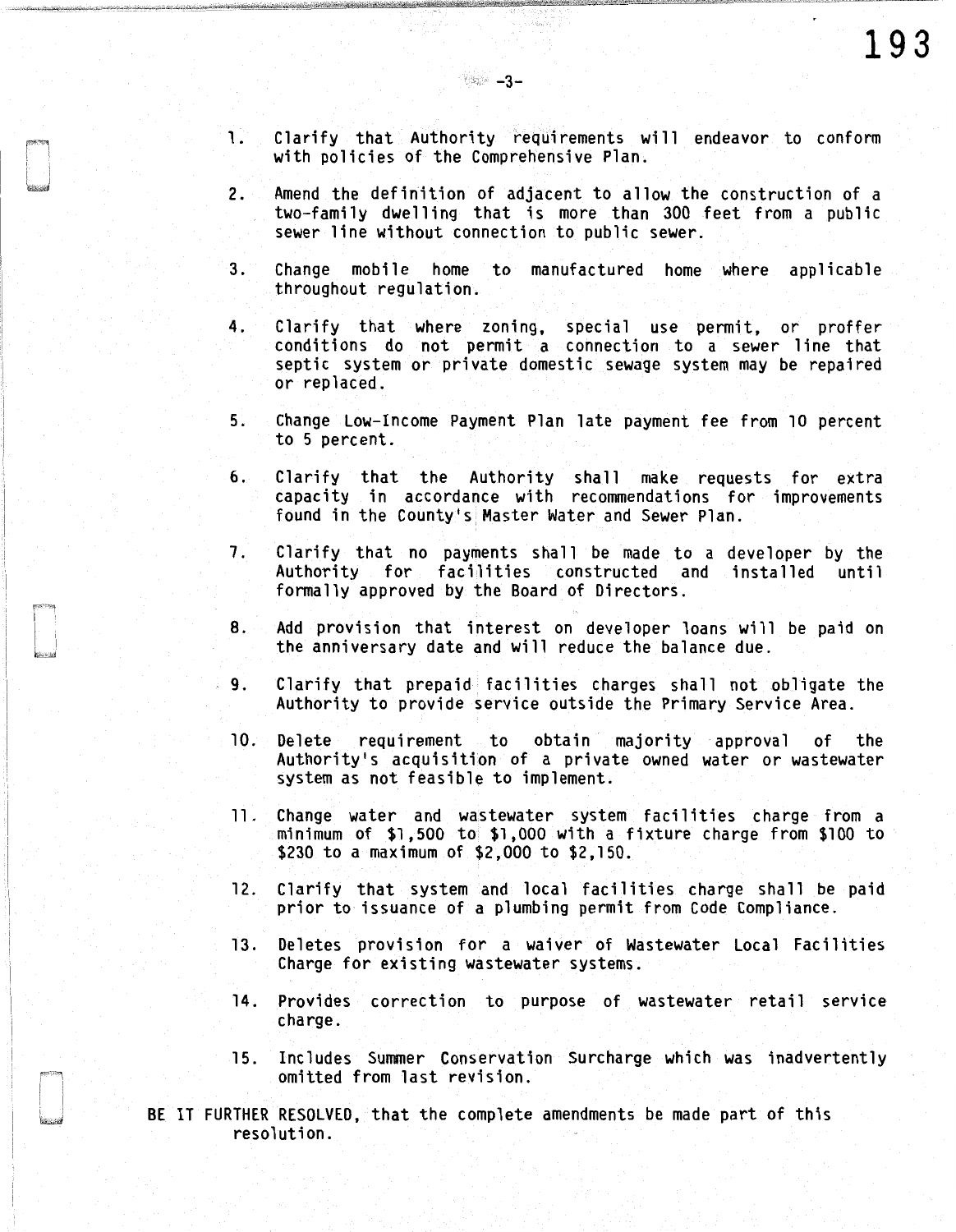# **194**

#### E. BOARD CONSIDERATION

l. Award of Contract - James City Service Authority Operations Center Addition

0

 $-4-$ 

Mr. Foster stated that bids were received and the lowest responsible bidder was Star Contractor, Co., Inc. Staff recommended approval of the resolution.

Mr. Sisk made a motion to approve the resolution.

The motion was approved by a unanimous voice vote.

# R E S 0 L U T I 0 N

#### CONTRACT FOR JAMES CITY SERVICE AUTHORITY CENTER ADDITION

- WHEREAS, the James City Service Authority publicly open bids for the JCSA Operation Center Addition on June 11, 1992; and
- WHEREAS, it has been determined that the lowest responsive and responsible bid of \$70,168 was their submitted by Star Contractor Co., Inc.; and
- WHEREAS, funds are available in the James City Service Authority budget for this project.
- NOW, THEREFORE, BE IT RESOLVED that the Board of Directors of the James City Service Authority of James City County, Virginia, hereby approves the award of a contract for the JCSA Operation Center Addition to Star contractor Co., Inc., on the basis of their bid of \$70,168 and authorizes and directs its Secretary to the Board to execute a contract for this work.

#### E. BOARD REQUESTS AND DIRECTIVES

Mr. Edwards asked whether the Virginia Department of Transportation had replied to the request to narrow the entrance to the Kingspoint Pump<br>Station.

Mr. Foster responded in the negative.

Ms. Knudson made a motion to adjourn.

The motion was approved by a unanimous voice vote.

The Board adjourned at 2:35 p.m.

David B. Norman Secretary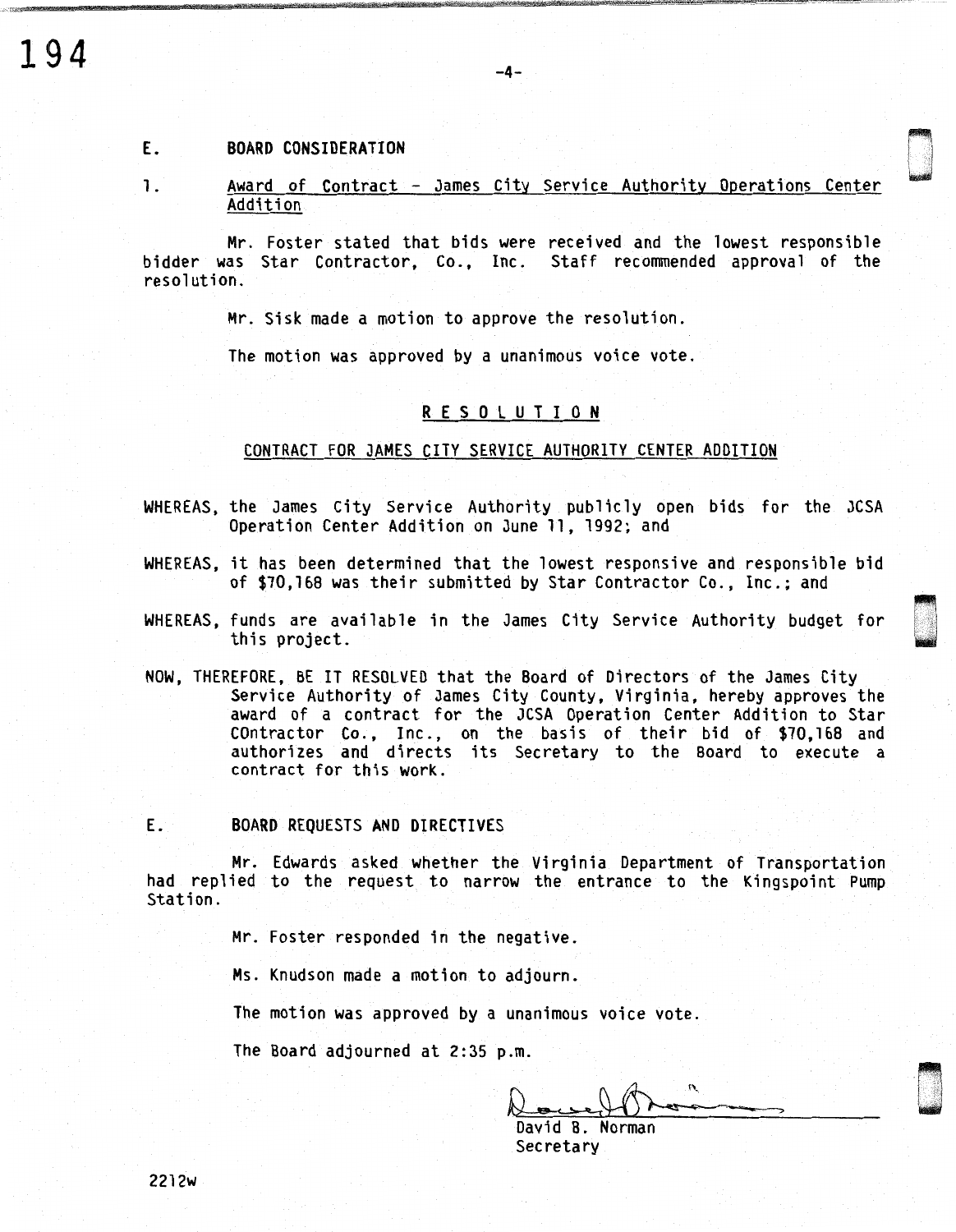#### PURPOSE

The purpose of these regulations is to promote good public utility and good business practice. These regulations reflect the obligations of the Utility to its customers; in addition, these regulations reflect requirements that the customer must observe. These regulations govern the relations between the customer and the Utility.

## Obligations of the Authority.

- A. Obligations accepted. Inasmuch as the Authority provides two utility services which are vital and essential to the health, safety, and welfare of the entire community, the Authority accepts certain obligations to safeguard the public interest. Among these obligations accepted by the Authority are the requirements that it perform in the following manner:
	- 1. Serve all who apply and meet the requirements of the Authority and will endeavor to conform with the policies of the James City County Comprehensive Plan.
	- 2. Give equal and adequate service to all persons when the provision of that service would be consistent with policies of the Comprehensive Plan.
	- 3. Make the same charge to all in the same customer class for the same service, except under special contracts when warranted by the circumstances.
	- 4. Charge customers according to the cost of providing the service.
- B. Expectations. In return for the faithful discharge of these obligations, the Utility operates with the following expectations:
	- 1. Reasonable compensation for services rendered.
	- 2. Customer observance of reasonable rules and regulations which govern the conduct of the business of the Authority.

#### Amendments.

Amendments to these regulations may be made only by approval of the James City Service Authority Board of Directors.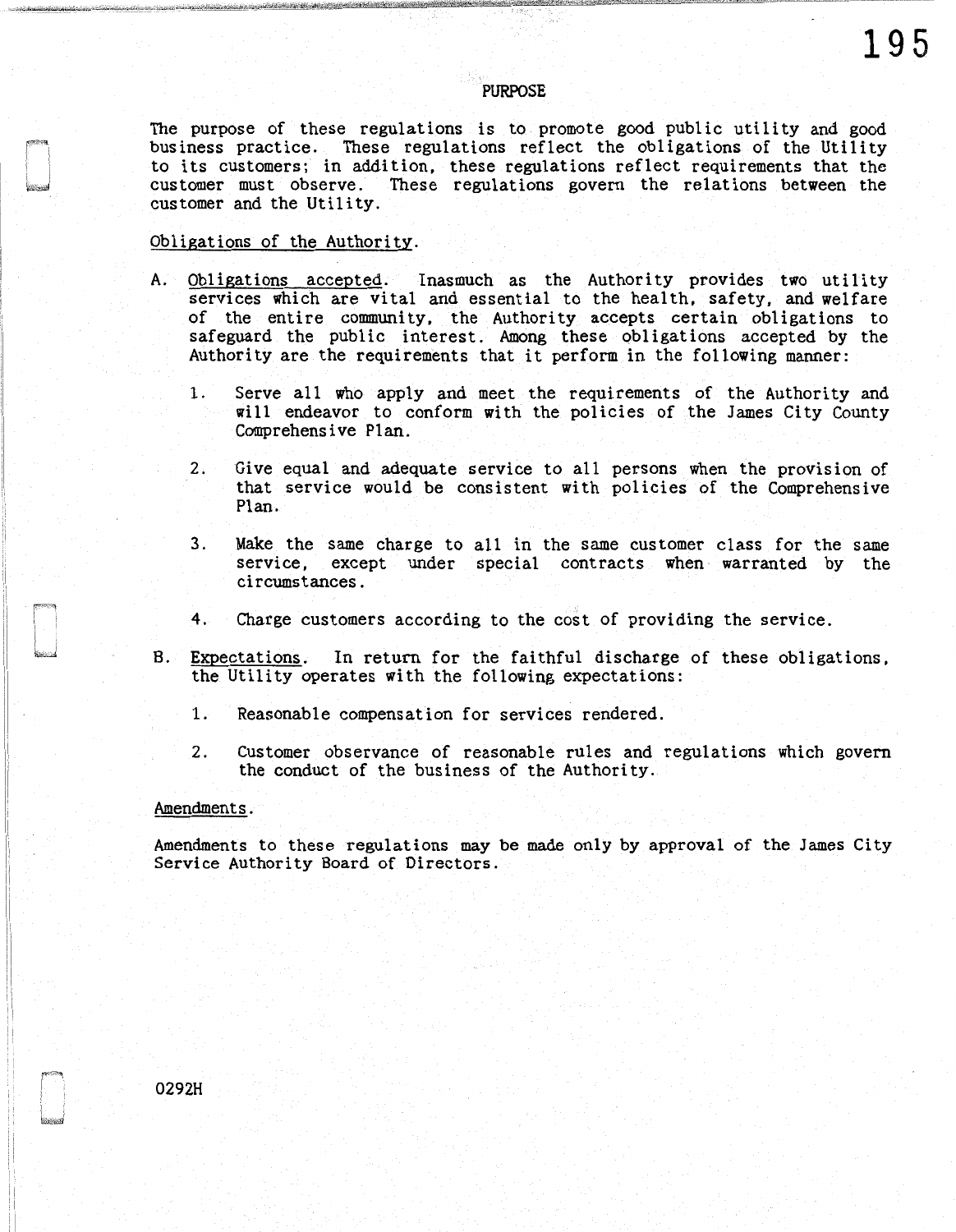,.,

u

# SECTION 1. DEFINITIONS

Unless the context specifically indicates otherwise, the meaning of terms used herein shall be as follows:

Adjacent: premises contiguous to an easement or right-of-way within which there is located either a water or wastewater line and where the premises, as identified as of December 31, 1984, are within 1,000 feet (300 feet for a single-family residence not in a subdivision) of a water and-or wastewater line; provided, however, that the owner of an undeveloped single-family residential lot requiring a grinder pump to connect to the wastewater facilities, located either within a preexisting subdivision which was not initially required to be connected to public water or outside a subdivision, shall not be required to connect to a wastewater line if the owner has obtained a permit from the State Health Department for installation of a septic system. A two family dwelling proposed on a lot that existed prior to May 4, 1992, and more than 300 feet from a public sewer line will not be required to connect to public sewer provided the lot is in the Primary Service Area, is acceptable to the State Health Department and a waiver is granted by the James City County Board of Supervisors in accordance with the Zoning Ordinance.

Allocation: the division of the needed annual revenue requirements for wastewater facilities and service between users (implies a direct use of the wastewater system) and property.

Applicant: the owner or his duly authorized representative who applies to the Utility for either water service or wastewater service or both such services.

Appurtenance: any accessory object or component connected to a public water main or public sewer.

Authority: James City Service Authority.

Backflow: the reversal of flow from its intended direction as a result of backsiphonage or backpressure.

Base costs: costs that tend to vary with the quantity of water used, or commodity costs, plus that portion of operating and capital costs associated with service to customers under average load conditions, without the elements necessary to meet water-use variations and resulting peaks in demand.

Board: the Board of Directors, the governing body of the James City Service Authority, James City County, Virginia.

Branch sewer or sub-main sewer: a sewer that receives wastewater from a relatively small area and discharges into a trunk sewer or main sewer.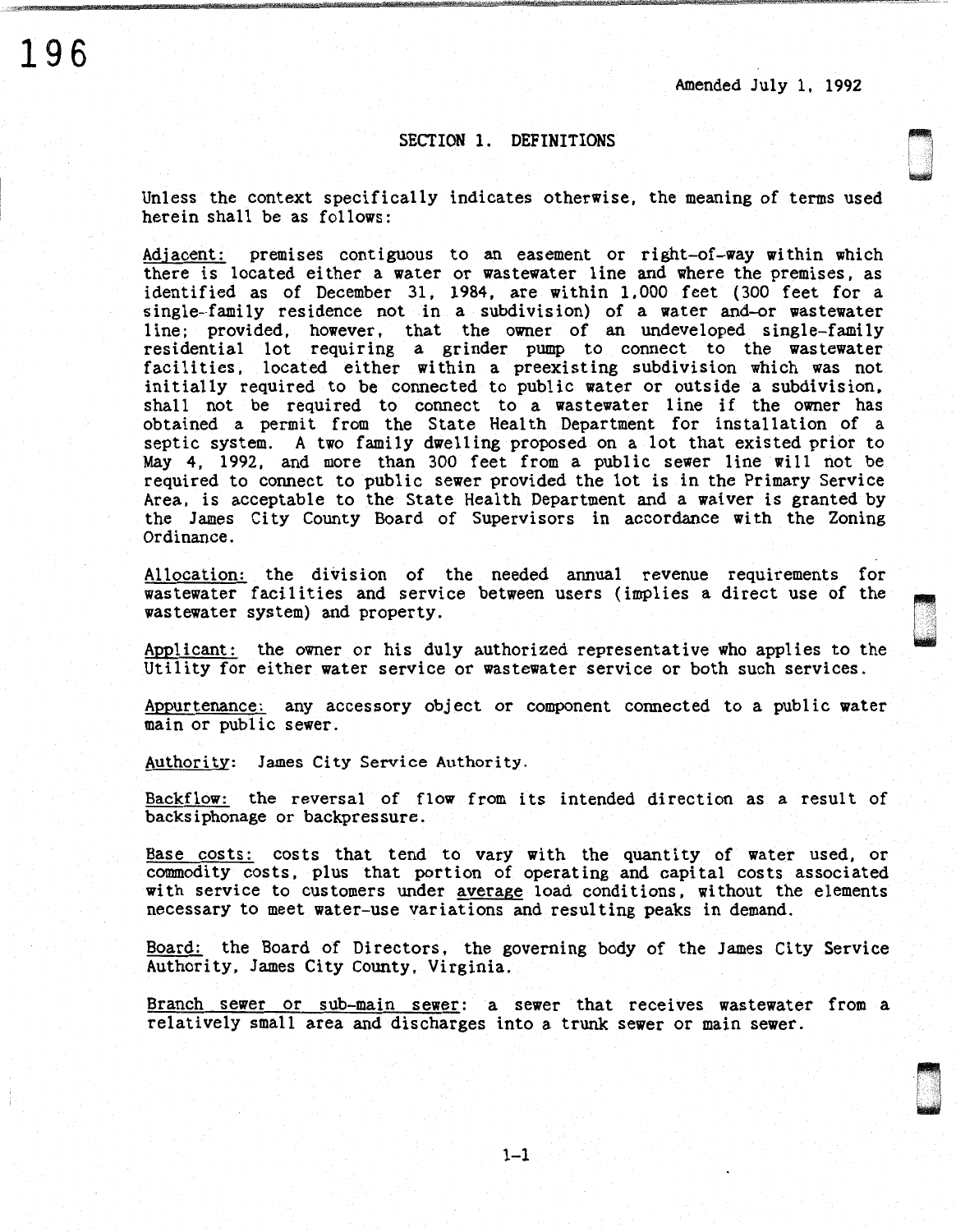**197** 

## SECTION 2. CONNECTION REQUIRED

 $\mathcal{L}(\mathcal{S}_1)$ 

The following regulations shall be observed to determine who shall be required to connect to the facilities of the Authority.

- A. Service to existing structures. An owner or tenant of property adjacent to a right-of-way or easement within which there is located a public water main or public wastewater line or both shall connect each existing structure or manufactured home situated thereon to the facilities of the Authority or (at the option of the Authority) to HRSD; provided, however, an owner or tenant of property shall not be required to connect an existing structure or manufactured home situated thereon to a public water main or to a public wastewater line when the following conditions apply:
	- 1. Comprehensive Plan: The existing structure or manufactured home is prohibited from connection to a water or sewer line by zoning, special use permit, or proffer conditions and is served by a domestic supply or source of potable water and-or a private septic or domestic sewage system which meets the standards established by the Virginia Department of Health.
	- 2. Water: the existing structure or manufactured home is used principally for residential or commercial purposes and is served by a domestic supply or source of potable water which meets the standards established by the Virginia Department of Health.
	- 3. Sewer: the existing structure or manufactured home is used principally for residential or commercial purposes and is served by a private septic system or domestic sewage system which:
		- (a) has absorption trenches that are functioning properly. The Virginia Department of Health shall determine whether absorption trenches are functioning properly, or
		- $(b)$  can be made to function properly by replacing or repairing one of the following: building sewer; septic tank or any of its parts; pump or pump chamber; conveyance lines: distribution box. Additionally, a one time remedial repair may be made to correct a failing drainfield that would not require excavation or replacement of any portion of the drainfield such as a chemical treatment, flushing, or root removal. Minor excavations to access the drainfield lines will be allowed, or
		- (c) has zoning, special use permit, or proffer conditions that do not permit a connection to a sewer line, private septic systems or domestic sewage systems may be repaired or replaced subject to Virginia Department of Health approval and appropriate County department approval.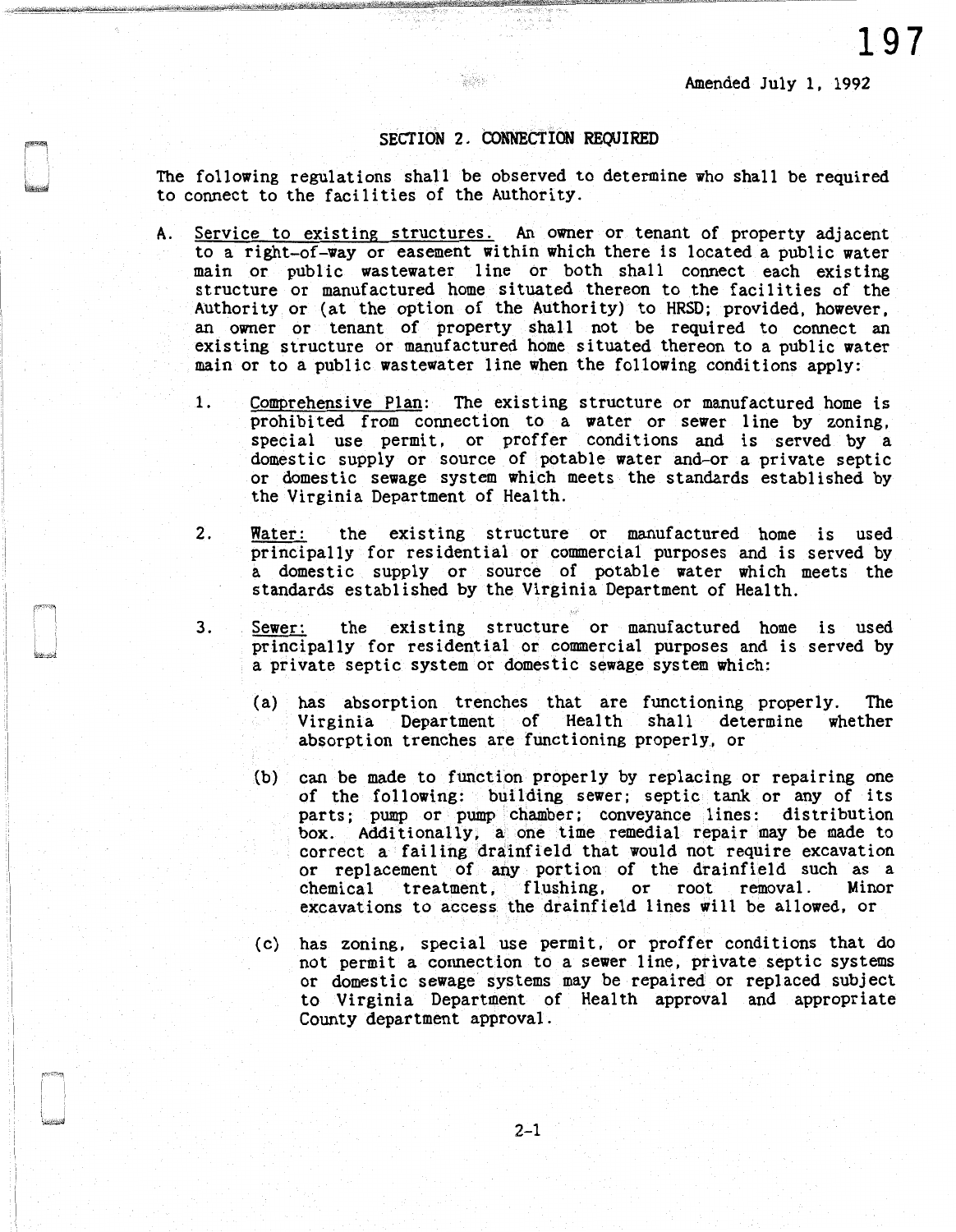~<br>~ w

- B. Time to connect. The owner or tenant of an existing structure shall comply with this connection regulation within one (1) year after receiving from the Authority written notice that utility service is available.
- C. Plumbing facilities. An existing structure required by these Regulations to connect to a utility service of the Authority but equipped with plumbing facilities required by the Virginia Uniform Statewide Building Code shall be so equipped and connected to the available utility service.
- D. Service to future structure, new development. An owner of property shall be required to connect to the facilities of the Authority when each development or each future structure not part of a development when such development or future structure shall be situated on property adjacent to a right-of-way or easement within which there is located a public water main or wastewater line; provided however, that connection to said facilities shall not be required nor permitted if connection is not permitted by zoning, special use permit or proffer conditions. A replacement structure that is required due to a natural disaster or fire is not considered a future structure or new development.

The Board of Directors of the James City Service Authority may grant a waiver for a period not to exceed three years for commercial-industrial properties to the requirement to connect to public sewer under the following terms and conditions:

- 1. The applicant submits in writing a substantial justification for such a waiver; and
- 2. The applicant has Department of Health approval for alternative sewage system; and
- 3. The applicant enters into an agreement with the Authority with a letter of credit in favor of the Authority in an amount that will cover the cost of such service connection, the amount to be set by the Authority and to be based on the cost of such connection at the expiration of the waiver period; and
- 4. The applicant agrees to pay 33% of the connection fee for the period of the waiver prior to the approval of the waiver by the Authority; and
- S. The applicant agrees that the balance of the connection fee due at the end of the waiver period shall be calculated on the then existing rate; and
- 6. The applicant agrees to pay the balance due and any other applicable service charges prior to service being provided.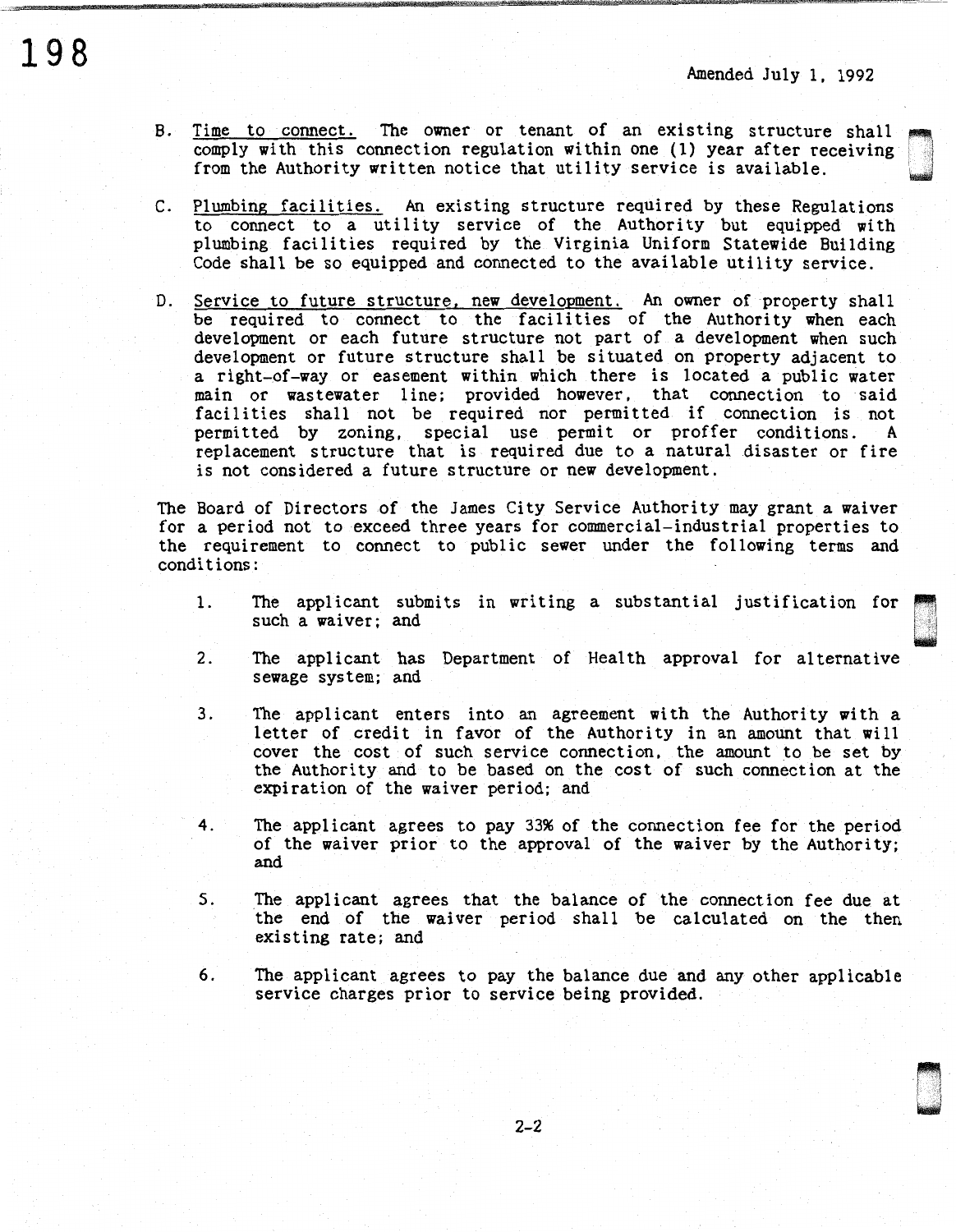- C. Collection of other funds advanced. The Authority may enter into an agreement with the Office of Community Development to collect installment payments on funds loaned to customers for the purpose of paying for expenses of connecting to water and sewer in addition to local and system facility fees.
- D. Payment. Installment payments shall be made monthly to the Authority, either in person or by mail. Payments shall be due on the first day of the month with a late payment fee charged if the payment is received after the fifteenth day of the month. The late payment fee shall equal five percent of the monthly payment rounded to the nearest dollar.
- E. Change in Ownership. Should the ownership of the property change before the fees have been completely paid to the Authority, the balance of the fees shall be due immediately in accordance with the provisions of the Deed of Trust. Exception shall be made when the change in ownership is based on inheritance and the new owner of the property also qualifies for the program and agrees to assume the liability for the balance of the unpaid fees. A payment plan will then be calculated by the Community Development Office based on the new owner's gross monthly household income.
- F. Rights of the Authority. All recommendations made by the Office of Community Development are subject to approval by the General Manager. In cases of financial crisis, the General Manager may approve a written agreement with the customer to temporarily modify the payment plan. However, the Authority reserves the right to call due the balance of the unpaid fees should the program participant be found to be habitually delinquent.

0337H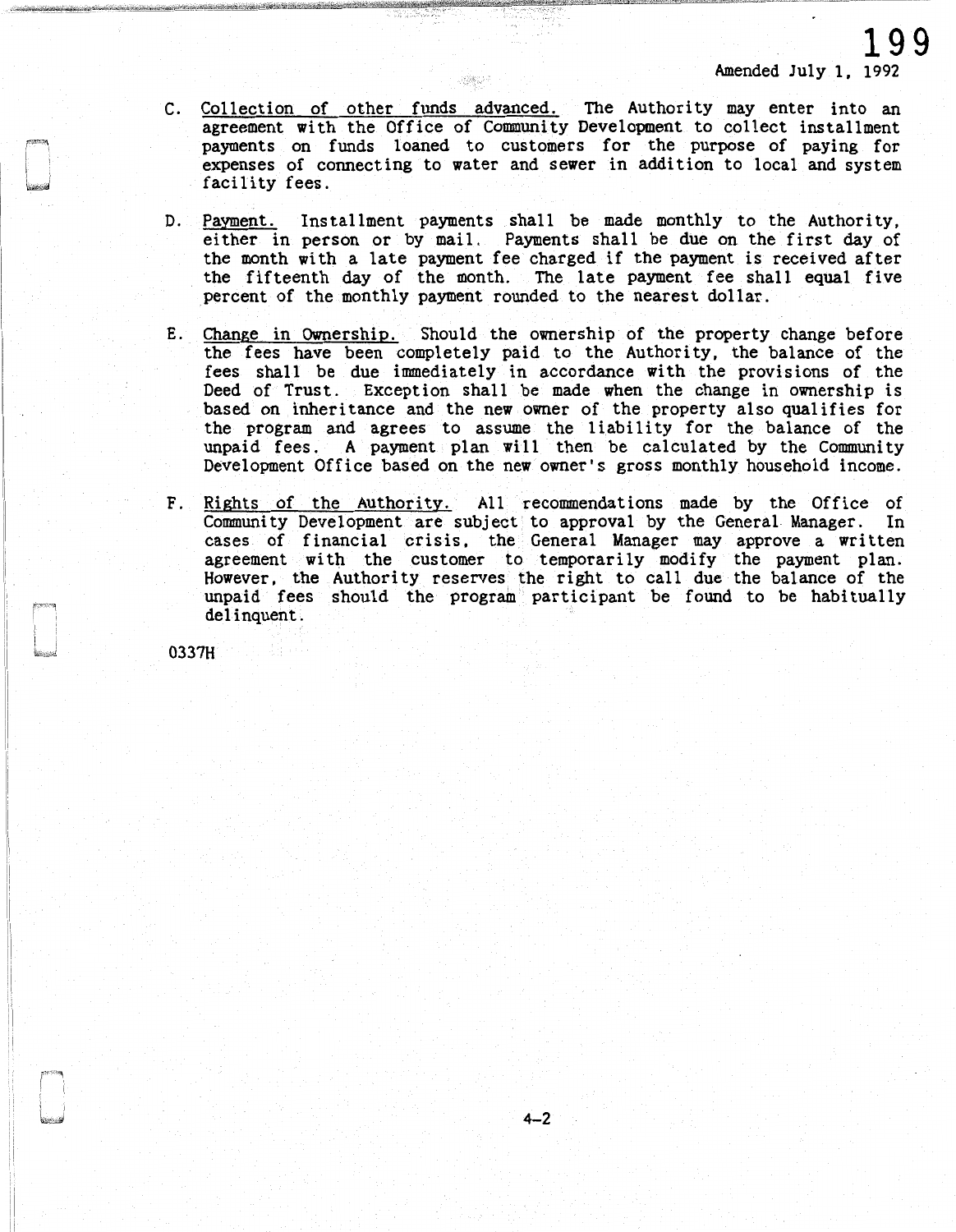Amended July l, 1992

**com**<br>Compositor

D

## SECTION 29. EXTENSION AND EXPANSION OF AUTHORITY FACILITIES

The policies reflected below govern the extension and expansion of Authority facilities.

- A. Service to new developments. The developer of any new subdivision intended for residential, commercial or industrial use or any combination thereof, or the developer of any commercial or industrial site shall construct all Authority facilities as herein required. The Authority reserves the right at any and all times to make, connect or permit new connections, extensions, or improvements or to otherwise use the facilities in the best interests of the Authority.
	- 1. Primary service area.
		- (a) Local facilities. The developer shall construct and install at his expense all local facilities within his subdivision or development; provided, however, local sewer facilities are not required within a reservoir protection area identified in the comprehensive plan and the zoning ordinance. The developer and successor property owner(s) are exempt from payment of local facilities charges when local facilities are constructed and installed at the expense of the developer. Investments by a developer in local facilities to serve his development, such as distribution mains, service connections and meters, fire distribution mains, service connections and meters, fire<br>hydrants, sewer laterals, manholes and other local laterals, appurtenances, shall neither be refunded by nor become an obligation of the Authority as such investments are considered a benefit accruing to the property which is recovered through an increase in the value of the property.
		- (b) System facilities. The Authority is responsible for the construction and installation of all system facilities to serve a new development when it is in the best interest of the Authority, consistent with the policies of the Comprehensive Plan and Master Water and Sewer Plan, economically feasible, and system capacity is available. If funds are not available, the Authority may permit the developer, under written contract and at his expense, to construct and install the system facilities. If system facilities are constructed and installed at the expense of the developer, the developer shall be reimbursed for the costs of such system facilities if the provisions of Section 29(E) are observed as follows:
			- (1) Credit shall be given the developer for such contributed facilities against payment of system facilities fees on a dollar for dollar basis as the service connections are made to his property, or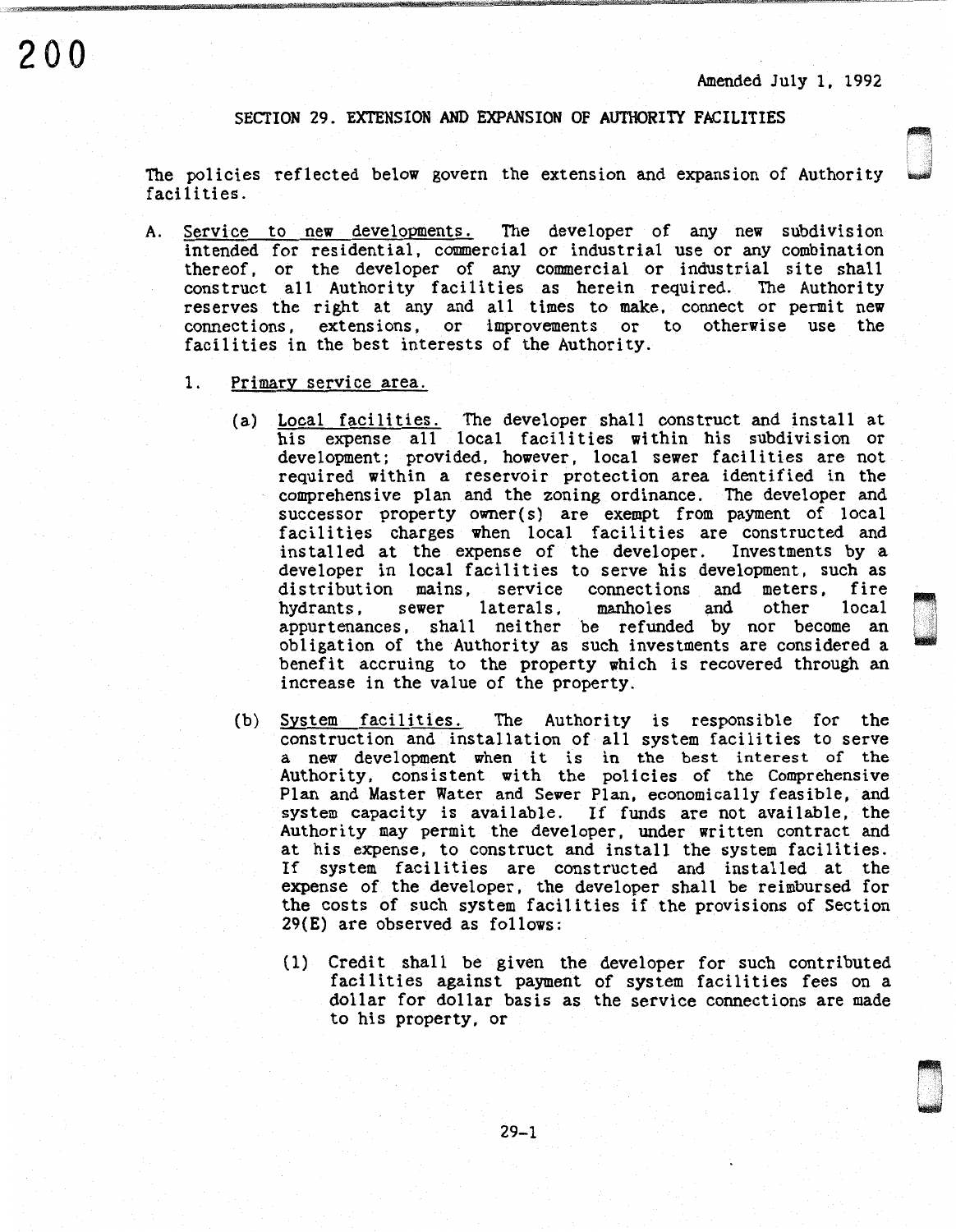Amended July l, 1992

(2) If the developer who has incurred the costs of the construction of the system facilities transfers ownership of the property to be served by the new facilities, before service connections are made, the construction costs shall be refunded to the developer out of the system facilities fees which are remitted to the Authority by the new property owners when such property owners connect to the facilities.

The manner in which the developer's expenses are to be recovered will be determined by the provisions of the contract, which shall be executed prior to construction.

- 2. Outside the PSA. The County's Comprehensive Plan generally does not support development densities and intensities of an urban and suburban nature outside the Primary Service Area. Development of this nature is not consistent with the intent of both the Comprehensive Plan and the Primary Service Area policy and in most cases wi 11 require the approval of the Board of Supervisors. The Comprehensive Plan generally does not support the formation of new, private, central utility systems outside the Primary Service Area. Where approved, the following shall apply:
	- (a) Local facilities. All conditions in Section 29  $(A)(1)(a)$  above apply.
	- (b) System facilities. The Authority has no responsibility for the construction and installation of system facilities which serve developments outside the PSA. However, the Authority, under written contract, may permit the construction and installation of such facilities at the expense of the developer. If such an agreement is entered into, the developer and successor property owners will be exempt from system facilities fees.

Provided further, the developer shall be required to pay a System Replacement Fee to cover the cost of increasing the incremental capacity in the existing system facilities, should the Authority allow the developer to connect the facilities which serve the development outside the PSA, to the system facilities inside the PSA, at some future date. The terms and amount of this fee shall be determined by the provisions of the written contract which shall be set forth before beginning construction of the system facilities outside the PSA.

3. Application and Contract Required. A developer who desires water or wastewater service or both such services for a certain specified area, shall make application to the Authority before starting construction of any water or wastewater facilities. Each application shall be approved by the James City County Zoning Administrator for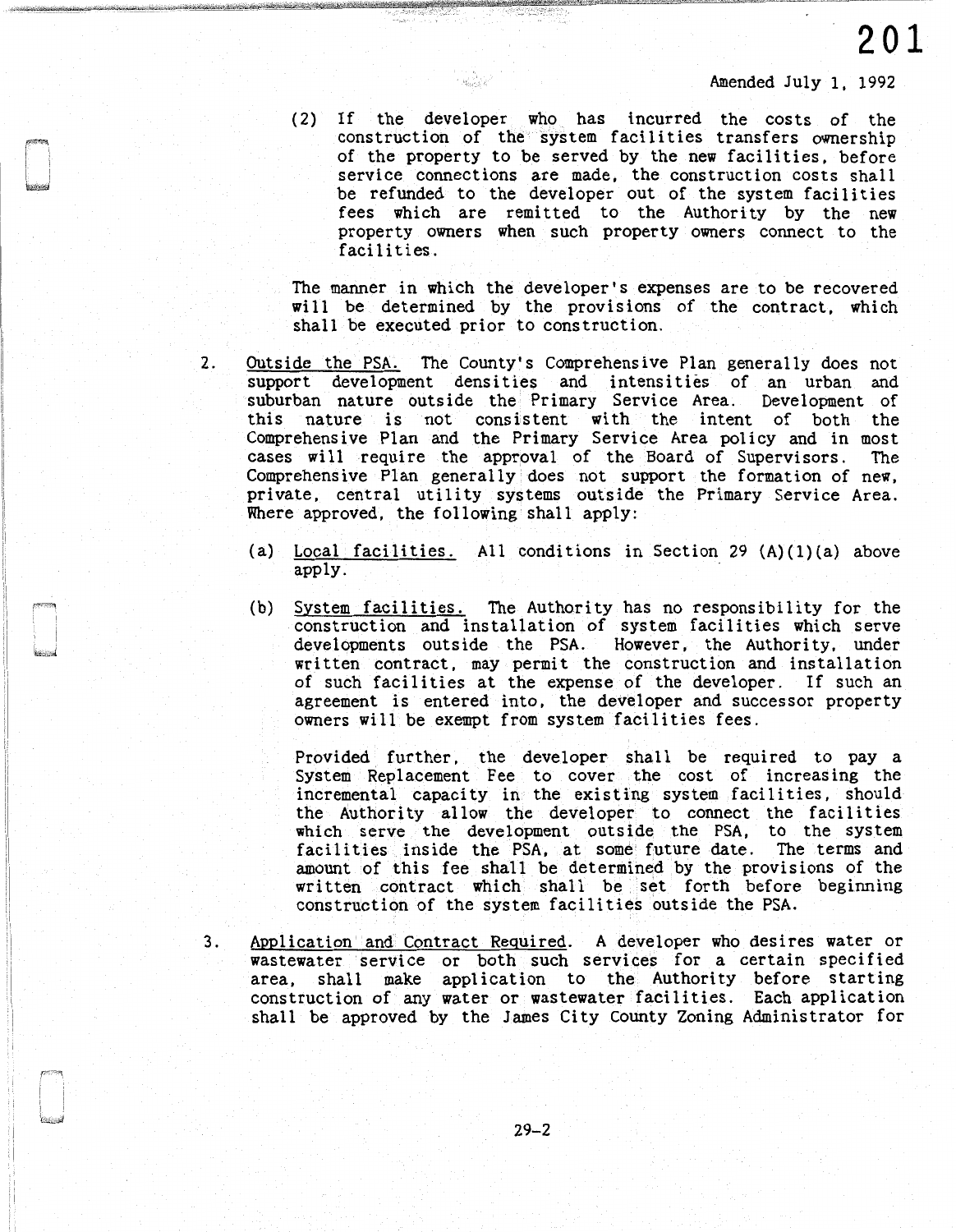O:··., |<br>|-<br>| 1960-1961

> 2000<br>D .<br>D .  $\mathbb{R}^2$

- $202$  Amended July 1, 1992
	- (c) System facilities fees. Upon completion of the construction and installation of such local facilities, but before physical connection, the applicants shall remit to the Authority, the then prevailing system facilities fee. These fees may be paid in advance and accompany the Application for Service and Contract.
	- (d) Refund to nonowners. If the local and-or system facilities fees or construction costs have been advanced to the Authority by a party other than an owner of property to be served by the new facilities, these fees shall be considered a loan to the Authority. Such charges shall be refunded to the nonowners from the local and system facilities fees that are remitted by the owners of the property, which is serviced by the new facilities, as the Authority receives such remittance. The sum of the monies refunded shall not exceed the sum of the loan; no refund shall be made after a period of ten years from the date of such advance.
	- 2. Outside the PSA. All terms and conditions in section 29(B)(1) above apply. The County's Comprehensive Plan generally does not support The County's Comprehensive Plan generally does not support extension of facilities outside the Primary Service Area and in most cases such extensions will require the approval of the Board of Supervisors. A request for the Authority to construct and install local and .system facilities will also be reviewed by the Board of Directors for consistency with the Comprehensive Plan. In addition, should the Authority elect to construct and install system facilities to serve an existing development outside the PSA, which development is independent of the system facilities within the PSA, the property owners shall remit in advance to the Authority a sum of money equal to the total estimated construction and installation costs of such Grant monies, donations and County monies contributed in aid of construction shall be deducted from the monies required to be remitted in advance by the applicants. The property owners shall then be exempt from the payment of system facilities fees until such time that the independent system is connected to the system facilities within the PSA. Each property owner will then be liable for the system facilities fee then prevailing.
	- C. Service initiated by the Authority. The Authority, upon approval of the Board of Directors, may construct and install local facilities and system facilities anywhere in its service area whenever it determines that circumstances warrant utility service, for example, to implement the land use element of the comprehensive plan, or to protect the health of its citizens or to promote economic development of the community. The financial performance standards of the Authority shall be observed when such construction work is undertaken.

If such service is initiated by the Authority, the funding procedures contained in Sections 29 (A) and (B) above, which are based on the cost of service philosophy, shall be observed to the maximum extent possible.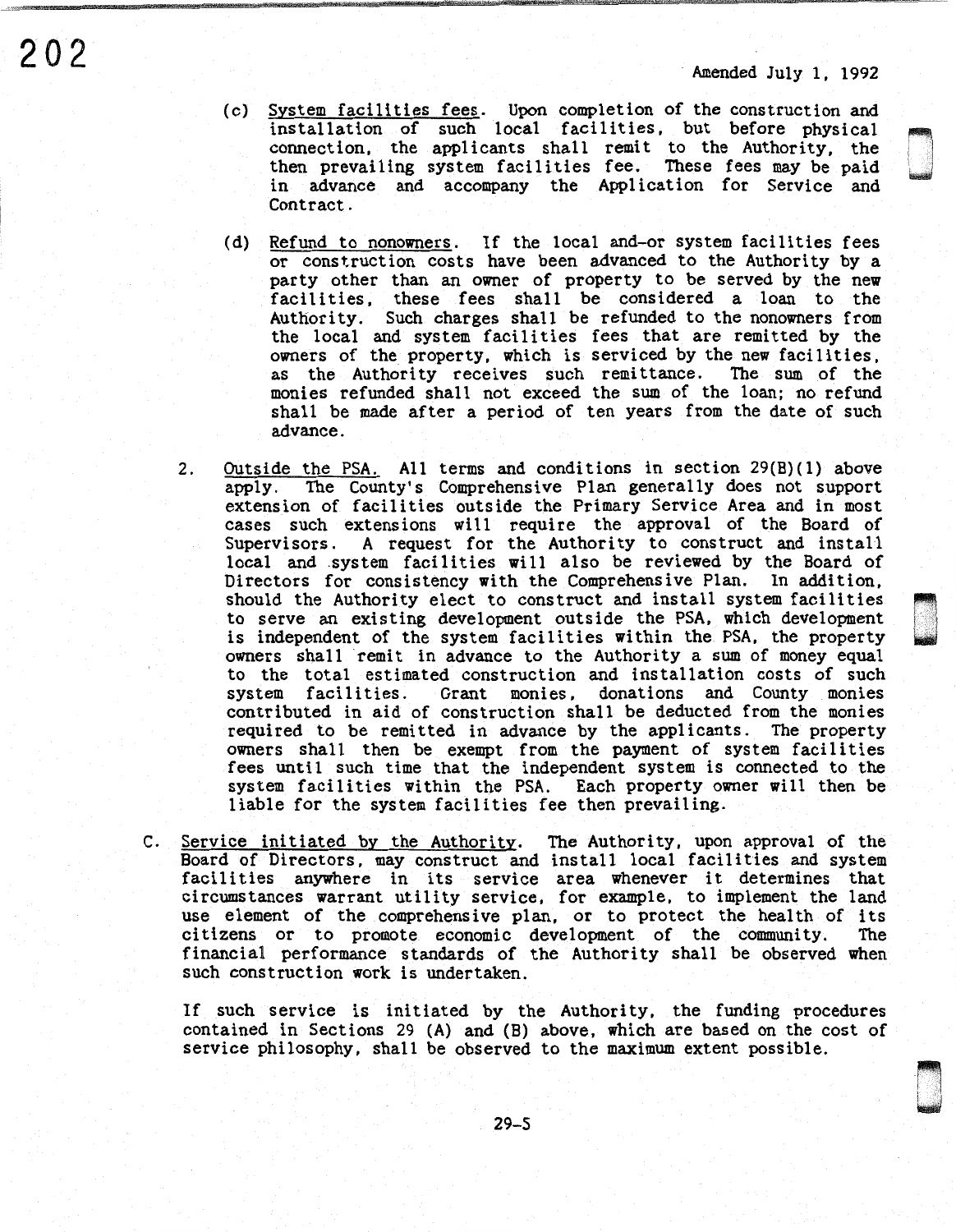The Authority may enter fiito contracts with any person, firm, or corporation, or municipality, or sanitary district, or other political subdivision or public body for the rendering of any unusual or extraordinary water or wastewater service or both such services; provided, the rates or charges to be paid thereunder shall be an amount which is fair and equitable, taking into account the cost to the Authority of providing such service.

- D. Off-site extensions. Extensions to areas outside the Primary Service Area are not generally supported by the County's Comprehensive Plan and in most cases such extensions will require the approval of the Board of Supervisors.
	- 1.. Extensions to new developments.
		- (a) Cost of Extension. The construction and installation of an extension of a water or sewer line from existing local or system facilities to the property boundary of the developer shall be the responsibility of the developer and undertaken at his expense.

If, at the request of the Authority, the developer includes capacity beyond that needed for his development, the Authority shall refund to the developer the construction costs involved in including such extra capacity. The Authority shall make including such extra capacity. requests for extra capacity in accordance with recommendations for improvements found in the County's Master Water and Sewer<br>Plan. The terms of the reimbursement shall be determined by the The terms of the reimbursement shall be determined by the contract between the developer and the Authority.

- (b) Local facilities. The terms and conditions of Section  $29(A)(1)(a)$  shall be observed.
- ( c) System Facilities. The terms and conditions of Section  $29(A)(1)(b)$  shall be observed.
- (d) General. The terms and conditions of Section 29(A)(3) through  $29(A)(12)$  shall be observed.
- 2. Extensions to existing developments.
	- (a) Cost of extension. The construction and installation of an extension of a water or sewer line, from existing local or system facilities to the property boundary of the applicants, shall be the responsibility of the applicant and undertaken at his expense.
	- (b) Local Facilities. The terms and conditions of Section 29(B)(1) shall apply.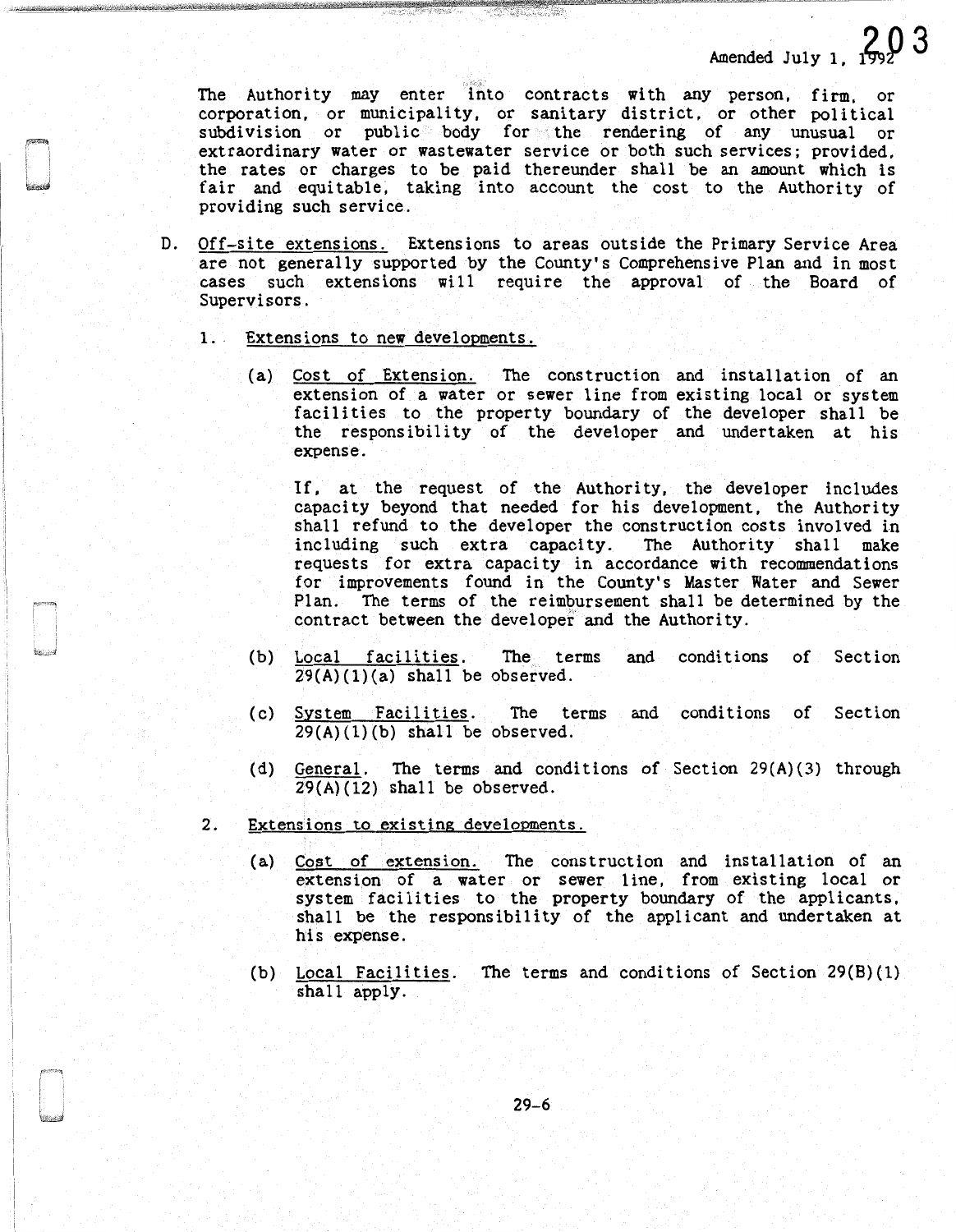Deserte<br>Deserte

- (c) System Facilities. If system facilities to serve an existing development are necessary and are installed at the expense of the property owners, the reimbursement schedule, if applicable, shall be set forth in the contract between the applicants and the Authority.
- E. Conditions for Authority participation. The Authority shall participate in the construction and installation costs of local and system facilities and off-site extensions to serve new development when the developer observes all of the terms and conditions set forth below; provided, the Authority reserves the right to decline to participate in a utility project with a developer if the project is either detrimental to the utility system, the project is economically unfeasible, or the project is inconsistent with the policies of the Comprehensive Plan. If the Authority selects to participate, the following conditions shall apply:

**204** 

- 1. Pipe size. The size of pipe of water distribution mains and branch and lateral sewers shall be not less than eight inches in diameter; provided in residential districts a six (6) inch water line may be used in blocks six hundred (600) feet or less in length if such water main completes a good gridiron.
- 2. Developer responsibility. The developer accepts in writing sole responsibility for all matters relating to the construction and installation of all facilities required in the project, including the acquisition of all necessary permits from regulatory agencies. The developer shall acquire at his expense all easements required to \ 1 install utility service to his development.
- 3. Prior approvals required. All required federal, state and local government approvals of both the developer's building project and utility project shall be obtained by the developer and delivered in writing to the Authority before the Utility agrees to participate in the utility project.
- 4. Bidding reguired. The intent of the provisions of the County Purchasing Manual shall be observed by the developer in the award of a contract for the construction and installation of a utility project. The project shall be awarded by the developer to the lowest responsible bidder. Authority approval of the lowest responsible bidder shall be required prior to the award of the contract.
- 5. Performance guarantee. Prior to the award of the contract, the developer shall furnish to the Authority either a certified check or a letter of credit in the amount of the contract award.
- 6. Payments to contractor; change orders. During progress of the construction work, the Authority shall approve: (1) all project partial payments prior to payment to the contract; and (2) all change orders.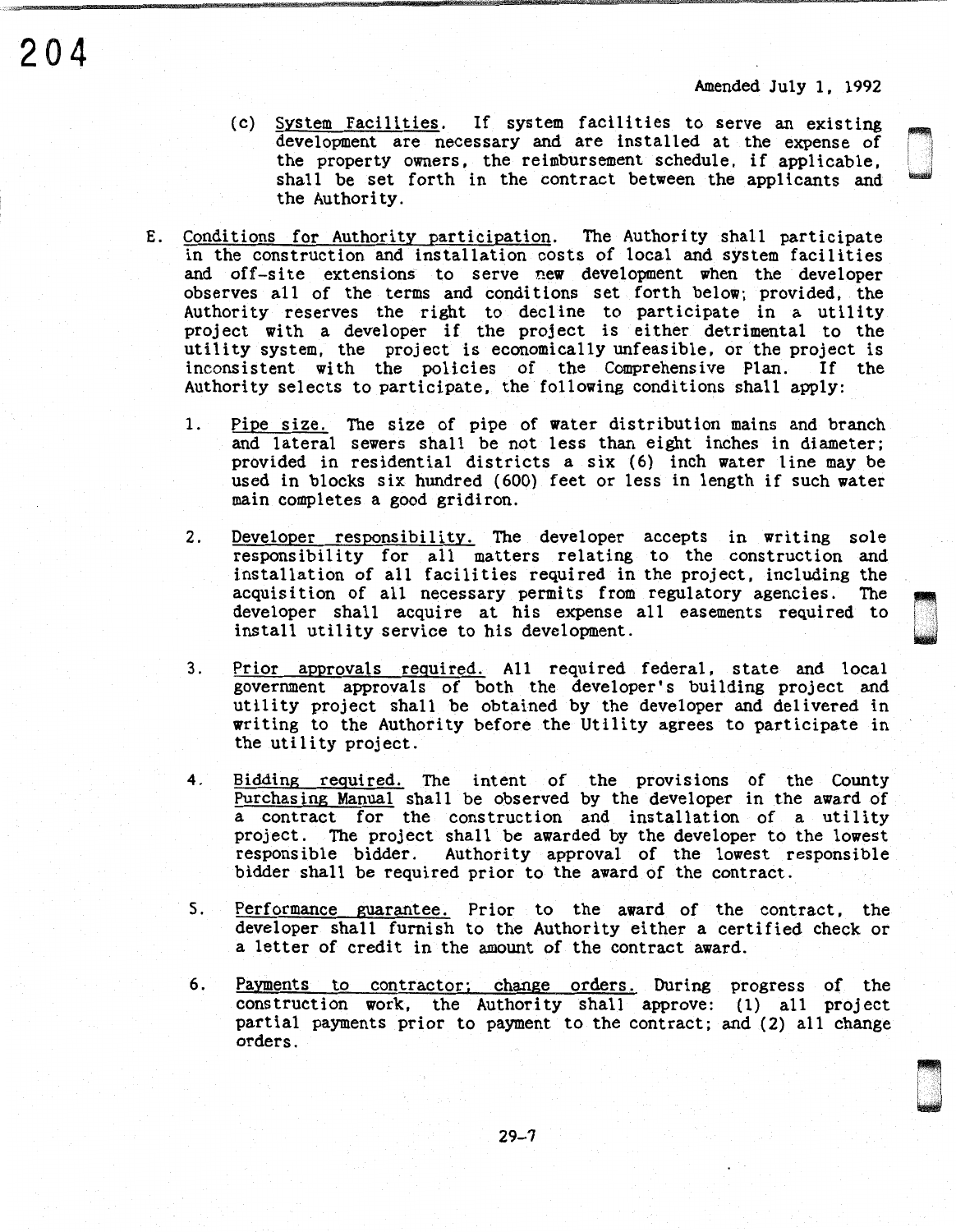7. Eligible costs. In calculating the costs of facilities which are considered developer loans to the Authority, only labor and materials costs incurred by the developer in the construction of the project are considered eligible for refund. Costs of administration. are considered eligible for refund. engineering and legal representation are not eligible.

ek.

- 8. Developer option to bid. The developer may elect not to publicly bid the utility project in which case the Authority shall not participate with the developer in the cost of the project as provided for in Sections 29 (A) and 29 (D) above.
- 9. Payments to developer; applicants. Payments on loans shall be remitted directly to the developer, his assignee or successor, or to the party or parties representing the applicants in the manner stipulated in the contract. Payments shall be made annually on the anniversary date stipulated in Section 29 (E)(10) below out of revenues collected from remittances made by applicants for service for connections made directly to the facilities and by affected non-users. No more than ten ( 10) such annual payments may be made. Such remittances shall be deposited in an interest-bearing escrow account and investment earnings shall be distributed to the developer.

No payments shall be made to the developer or to the applicant by the Authority until the facilities constructed and installed are formally approved by ·the Board of Directors and accepted into the utility system.

- 10. Interest on loans. The unpaid balance of developer and applicant loans shall bear interest at the rate of six (6) percent per annum, compounded on the anniversary dates as follows:
	- (a) Developer loans: date of acceptance of the facilities by the Authority.
	- (b) Applicant loans: date facilities are placed in operation by the Authority.

This interest will be paid on the anniversary date and will reduce the balance owed to the developer and-or applicant.

- 11. Acceptance of new facilities.
	- (a) Conditions of acceptance. The General Manager shall accept newly constructed and installed water and wastewater facilities described in Sections 29 (A) and 29 (D) when satisfied that the following conditions have been observed:
		- (1) Full compliance with all provisions of the contract between the developer or owner and the Authority.
		- (2) Full compliance with all requirements of the "Standards."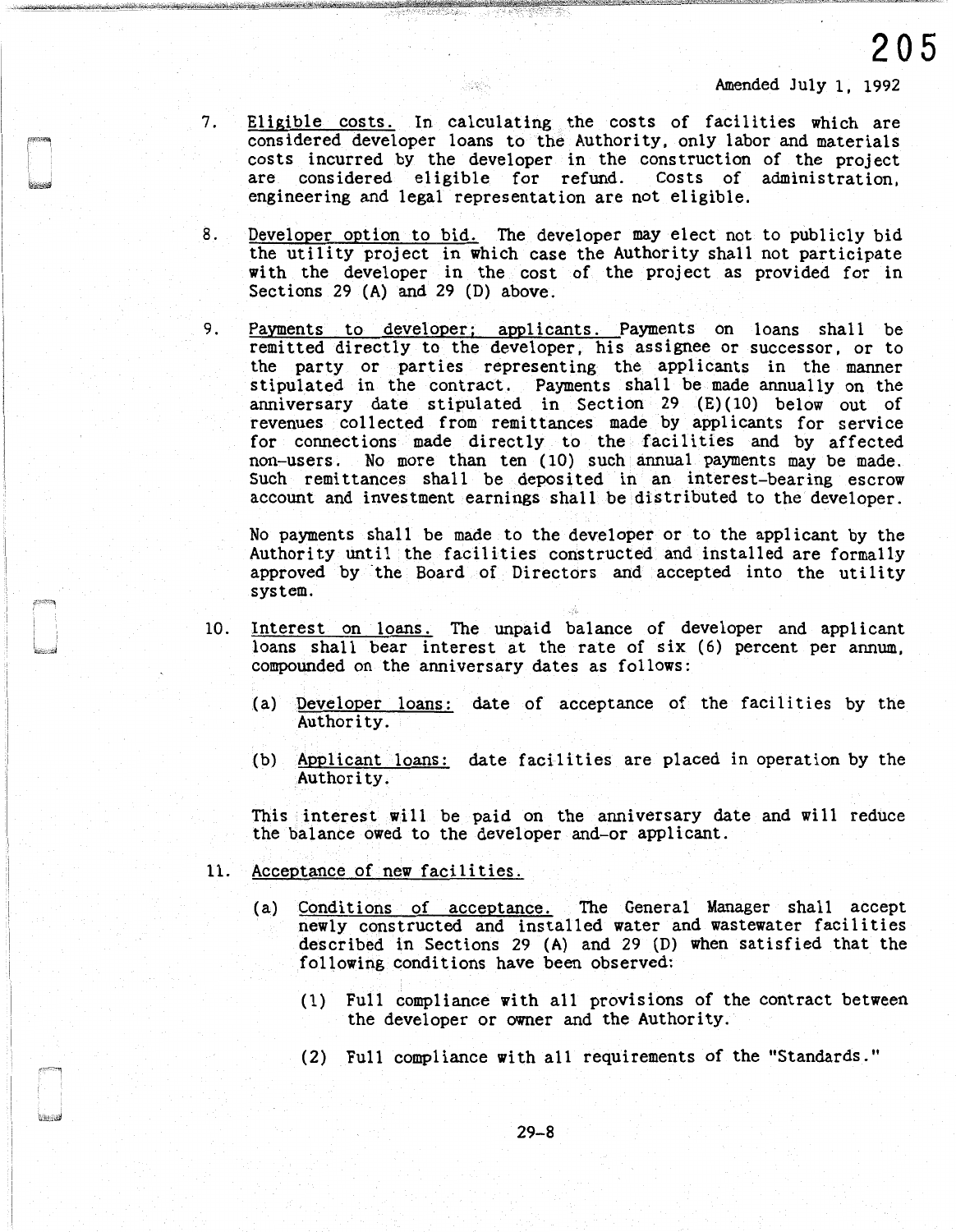Davis<br>Davis

u ' '

time, a draft is presented to the issuer for payment of the full face value of the letter of credit, less draws thereon, and the prepaid charges outstanding are forfeited to the Utility at the expiration of the letter of credit.

- (c) Prepaid facilities charges shall not obligate the Authority to provide service outside the Primary Service Area.
- 14. Use of dedicated facilities unfettered. The Authority shall have the right at any and all times to make, connect or permit new connections, extensions, or improvements or to otherwise use the dedicated public utilities in the best interests of the Authority.
- 15. Economic feasibility. The General Manager shall determine the economic feasibility of a proposed extension or expansion. In making such a decision, the following factors shall be considered:
	- (a) Sufficient revenues to amortize all project costs on the accrual basis.
	- (b) Sufficient revenues to pay all operation, maintenance and administration costs.
	- (c) The time frame for the recovery of all expenses on the accrual basis shall not exceed twenty (20) years.
	- (d) The availability of funds in the form of contributions in aid of construction, facilities charges, donations or grants.
- F. Acquisition of privately owned systems. The Authority shall consider the acquisition of privately owned water or wastewater systems when the following questions are answered in the affirmative:
	- 1. Is the privately owned system within the Primary Service Area?
	- 2. Will a negotiated sales price (excluding non-Utility funds) provide economic value to the Utility in terms of physical property and other rights or in an evaluation of the projected revenue stream?
	- 3. Does the Authority have capacity to serve the customers of the private system?
	- 4. Will the acquisition improve the customer's public health, public safety, quality or quantity of service, or the reliability of service?
	- S. Does the Authority have the ability to finance the acquisition through either internally generated funds or debt?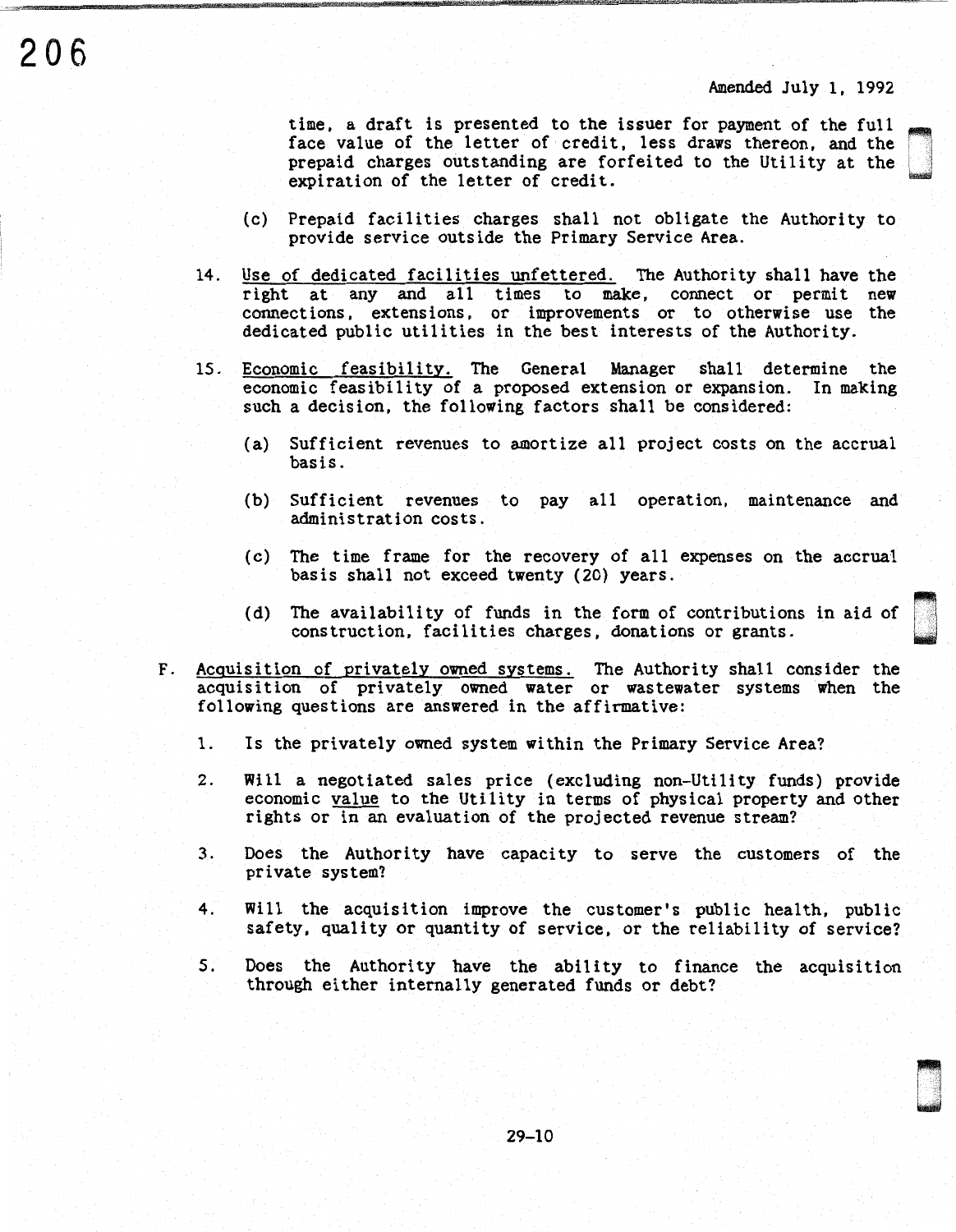Amended July l, 1992

# (a) Metered water service

Commercial, industrial, institutional, multifamily residential, and single-family residential:

| Meter size<br>(inches) | Charge                                                              | Meter size<br>(inches) | Charge                       |
|------------------------|---------------------------------------------------------------------|------------------------|------------------------------|
| $3 - 4$                | 5-8 (See Note Below) \$ 1,000 Min. - \$2,150 Max.<br>2.500<br>4,000 | 3 ।                    | \$24,000<br>37,500<br>75,000 |
| $1 - 1 - 2$<br>2       | 7,500<br>12,000                                                     |                        |                              |

Note: Residential bath with three plumbing fixtures minimum charge is \$1,000 and a charge of \$230 for each additional fixture to maximum of \$2,150.

(b) Non-metered water service.

'I

Where water is provided by an unmetered source, the following estimated charges shall be assessed:

| Activity, Use              | Unit                  | Charge                     |
|----------------------------|-----------------------|----------------------------|
| Single-family residences   | Each (See Note Below) | $$1,000$ Min. - 2,150 Max. |
| Single-family              |                       |                            |
| manufactured homes         | Each                  | 1,000                      |
| Manufactured               |                       |                            |
| homes in parks             | Each lot              | 1,000                      |
| Two family, apartments and |                       |                            |
| townhouses                 | Each (See Note Below) | $1,000$ Min. $-2,150$ Max. |
| Schools (with showers)     | Student               | 80                         |
| Schools (without showers)  | Student               | 50                         |
| Motels and hotels          | Room                  | 650                        |
| Minimum                    |                       | 2,500                      |
| Manufacturing              | Msf                   | 300                        |
| Minimum                    |                       | 1,200                      |
| Warehouses                 | Msf                   | 100                        |
| Minimum                    |                       | 1,200                      |
| Service stations           | Each                  | 1,200                      |
| Camping facilities         | Each space            | 500                        |
| Minimum                    |                       | 1,200                      |
| Restaurants                | Seat                  | 20                         |
| Minimum                    |                       | 1,200                      |
| Commercial                 | Ms f                  | $N-A$                      |
| Minimum                    |                       | 1,500                      |
| First                      | 30,000 sq. ft.        | 500                        |
| Next                       | 10,000 sq. ft.        | 450                        |
| Next                       | 10,000 sq. ft.        | 400                        |
| Over                       | 50,000 sq. ft.        | 350                        |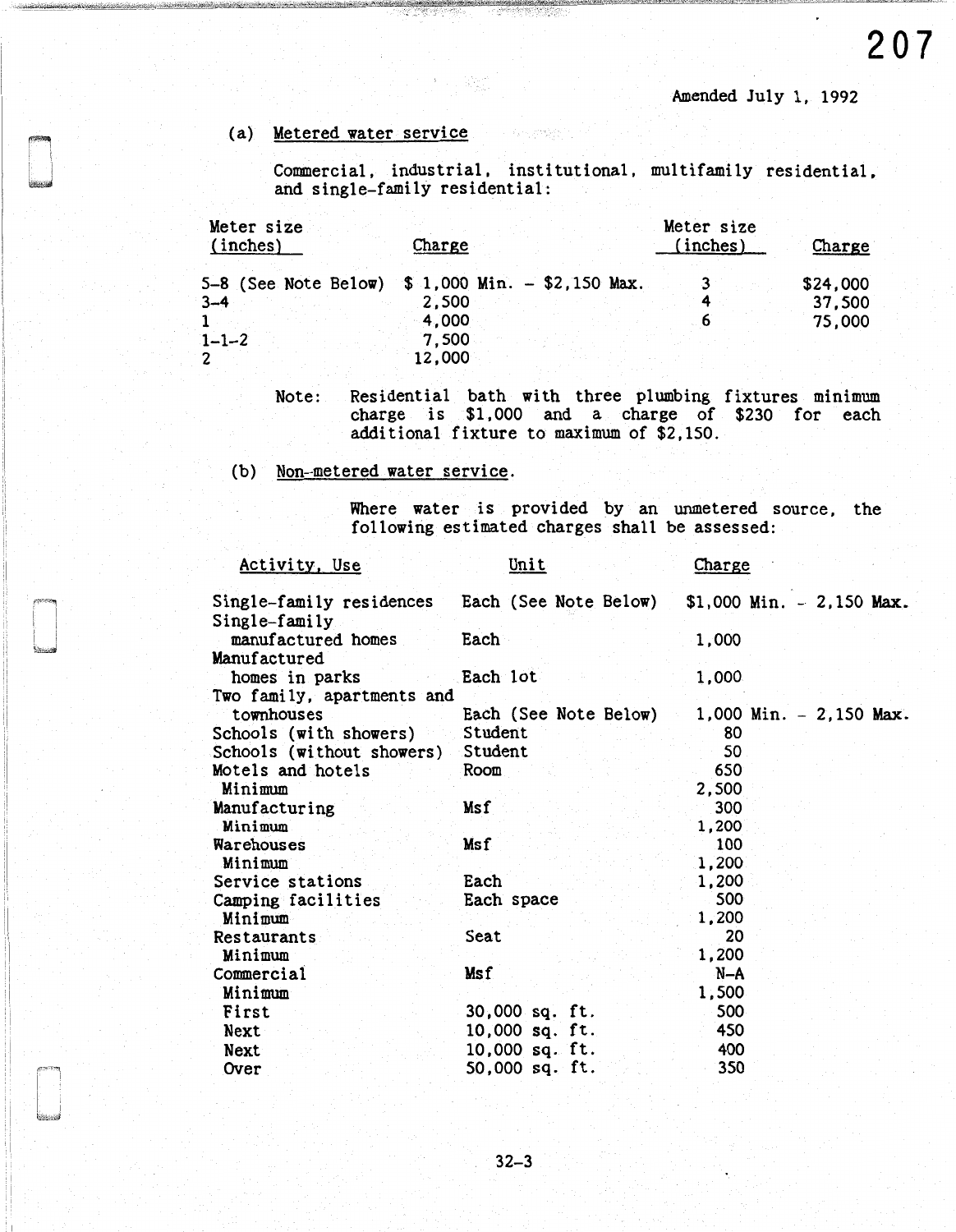Note:

Residential bath with three plumbing fixtures minimum<sup>®</sup> charge is \$1,000 and a charge of \$230 for each additional fixture to maximum of \$2,150.

The purpose of this charge is to defray in part the cost of providing force mains, pump stations, transmission mains, booster pumps, and other system facilities. The charge shall be paid prior to the .issuance of a plumbing permit from Code Compliance.

2. Local facilities charge. A local facilities charge of \$1,050 for each separate connection to public sewer shall be paid by each applicant who desires to secure wastewater service therefrom, which charge shall be paid prior to the approval of the application for service; provided, however, in any instance where satisfactory evidence shows that an applicant has paid the cost of installation of the local facility to which the connection is to be made, either by installing the local facility at his expense and then conveying the same to the Authority (or its predecessors) or by reimbursing the Authority (or its predecessors) for the cost of such local facilities, the local facilities charge shall be waived. the local facilities Additionally, when the Authority did not install or have a rebate agreement, the local facilities charge shall also be waived.

In situations where a new wastewater system has been installed by the Authority and whereas any applicant adjacent to this new system that has an existing septic system desires to secure wastewater service therefrom, the local facilities charge shall be waived for a perio of 12 months from the completion date of the new wastewater system installation.

The purpose of this charge is to defray in part the cost of installing collection mains which are necessary to provide wastewater collection service to abutting properties and which have been provided at the expense of the Authority or persons, firms or corporations other than the applicant. 'Ibe charge shall be paid prior to the issuance of a plumbing permit from Code Compliance.

- 3. Grinder Pump Installation and Maintenance Charge.
	- (a) Any applicant for a sewer connection requiring a residential grinder pump may purchase the grinder pump (that meets Authority Standards and Specifications) plus ancilary parts from the Authority at cost if the grinder pump is necessary to replace an existing septic system. In addition, if the connection to the public sewer system is replacing a septic system, the applicant is eligible for the deferred payment plan discussed in Paragraph G, Section 2.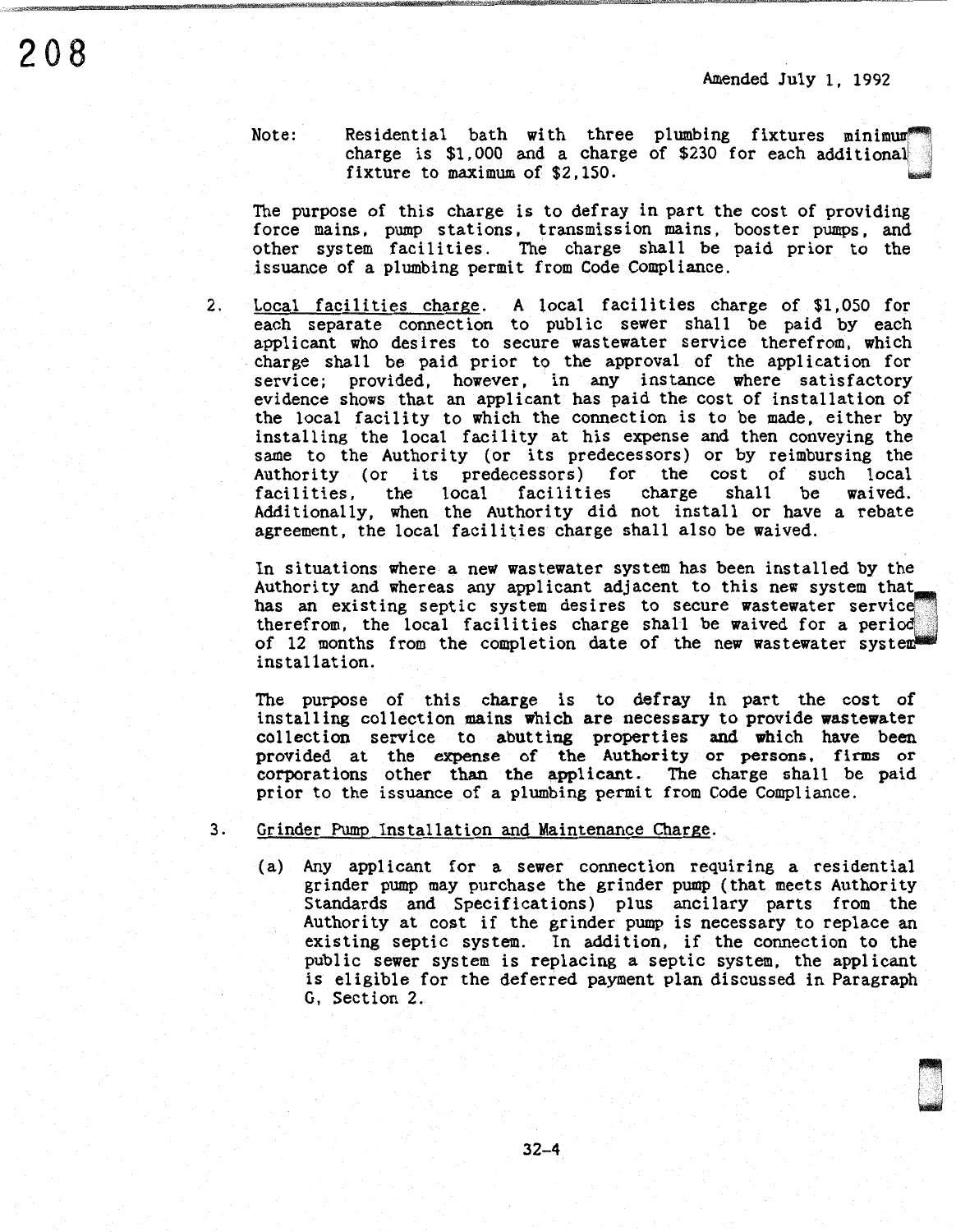Amended July l, 1992

| Commercial     | Msf           | 18.55 |
|----------------|---------------|-------|
| Minimum        | 1,000 Sq. Ft. | 55.85 |
| Churches       | Each          | 40.65 |
| Swimming pools | Sfe           | 40.65 |
| Laundromats    | Sfe           | 40.65 |

Others to be established when needed.

The purpose of the retail service charge is to defray all other costs of providing wastewater collection for domestic, commercial and industrial uses including replacement, renewals, extensions; and repayment of money borrowed to acquire or construct the wastewater collection and transmission system.

# C. Water charges.

1. System facilities charge. A system facilities charge for water service to be furnished through each new separate service connection which is to be made to a public water main, regardless of who may have paid for the installation of the public water main to which the connection is to be made, shall be paid by each applicant for service prior to the installation of the water service connection, as follows:

Commercial, industrial, institutional, multifamily residential and single-family residential:

| Meter size<br>(inches)      | Charge                                  | Meter size<br>(inches) | Charge             |
|-----------------------------|-----------------------------------------|------------------------|--------------------|
| $5-8$ (See Note)<br>$3 - 4$ | $$1,000$ Min. $-$ \$2,150 max.<br>2,500 |                        | \$24,000<br>37,500 |
|                             | 4,000                                   |                        | 75,000             |
| $1 - 1 - 2$                 | 7,500<br>12,000                         |                        |                    |

Note: Residential bath with three plumbing fixtures minimum charge is \$1,000 and a charge of \$230 for each additional fixture to maximum of \$2,150.

The purpose of this charge is to defray in part the cost of providing major supply, transmission main, booster pumping and distribution storage facilities. The charge shall be paid prior to the issuance of a plumbing permit from Code Compliance.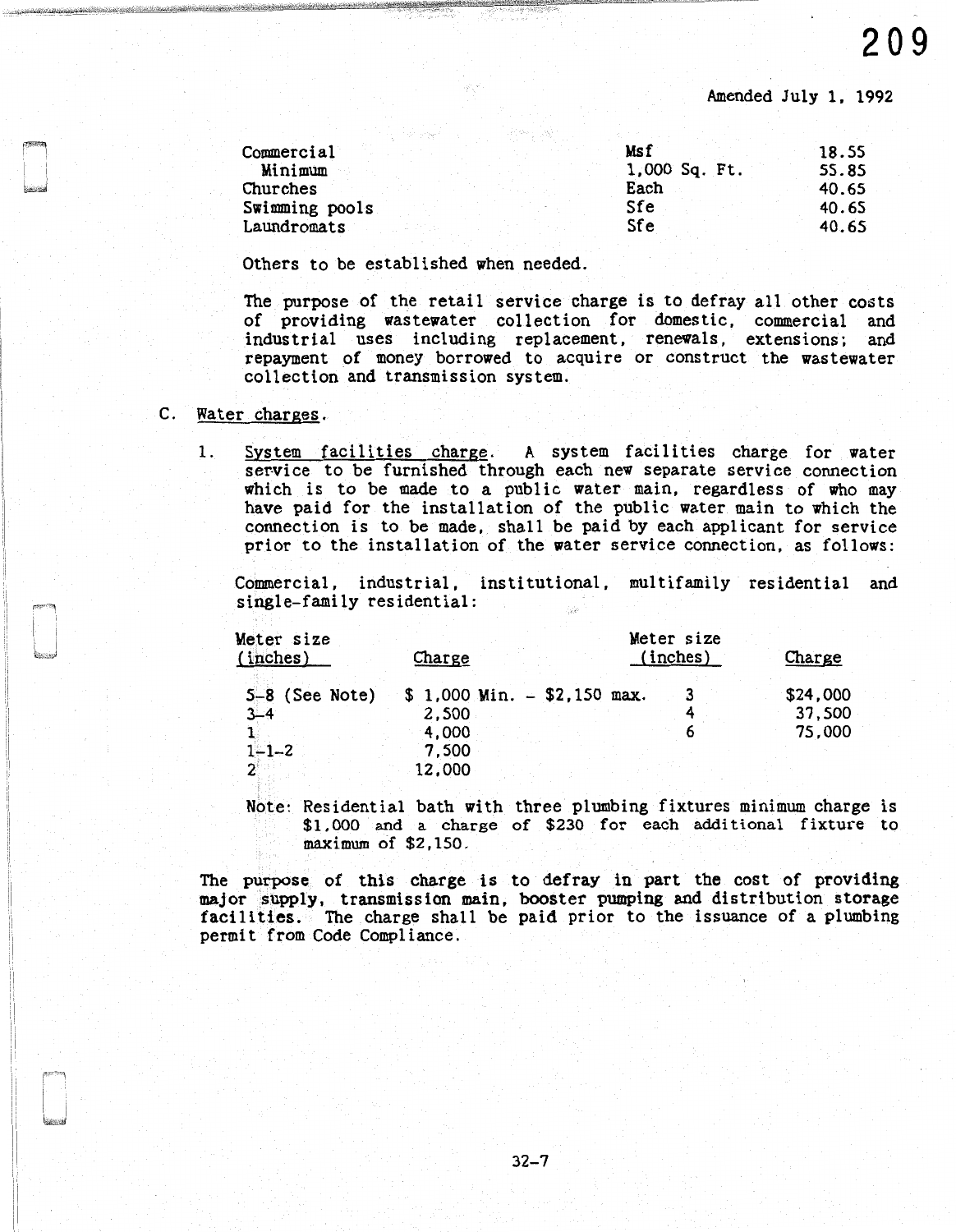D '

~ u<br>u

2. Local facilities charge. A local facilities charge of \$1,300.00 for each separate connection to an existing water main shall be paid by each applicant who desires to secure water service therefrom, which charge shall be paid prior to the approval of the application for service; provided, however, in any instance where satisfactory evidence shows that an applicant for a connection has paid the cost of installation of the local facility to which the connection is to be made, either by installing the local facility at his expense and

then conveying the same to the Authority (or its predecessors) or by reimbursing the Authority (or its predecessors) for the cost of such local facility, the local facilities charge shall be waived. Additionally, where the Authority did not install or have a rebate agreement, the local facilities charge shall also be waived.

The purpose of this charge is to defray in part the cost of installing mains. valves and fire hydrants which are necessary to provide water service to abutting properties and which have been provided at the expense of the Authority or- persons, firms or corporations other than the applicant. The charge shall be paid prior to the issuance of a plumbing permit from Code Compliance.

3. Service connection charge. A service connection charge shall be paid by each applicant for each new service connection and meter installation prior to the approval of the application, as follows:

Installation of connection by:

#### Charge

\$10 per meter inspection fee

Developer, applicant

Authority

Actual cost times 1.25, including overhead

The purpose of this charge is to defray the cost of installation or inspection of a service connection from the water main in the street to the curb or property line and the installation of a meter either at the curb or property line or within the premises.

The service connection charge shall be waived provided the applicant has paid a local facilities charge and the water service line is not greater than 2 inches in diameter. In the event that the service connection charge is not waived, the local facilities charge will be applied against the service connection charge.

210

4. Retail service charge. Water service shall be based upon a commodity charge for all consumption, as follows:

| Volume                                  | Charge            |
|-----------------------------------------|-------------------|
| Per 1,000 gallons<br>Per 100 cubic feet | \$2.50<br>\$1.875 |